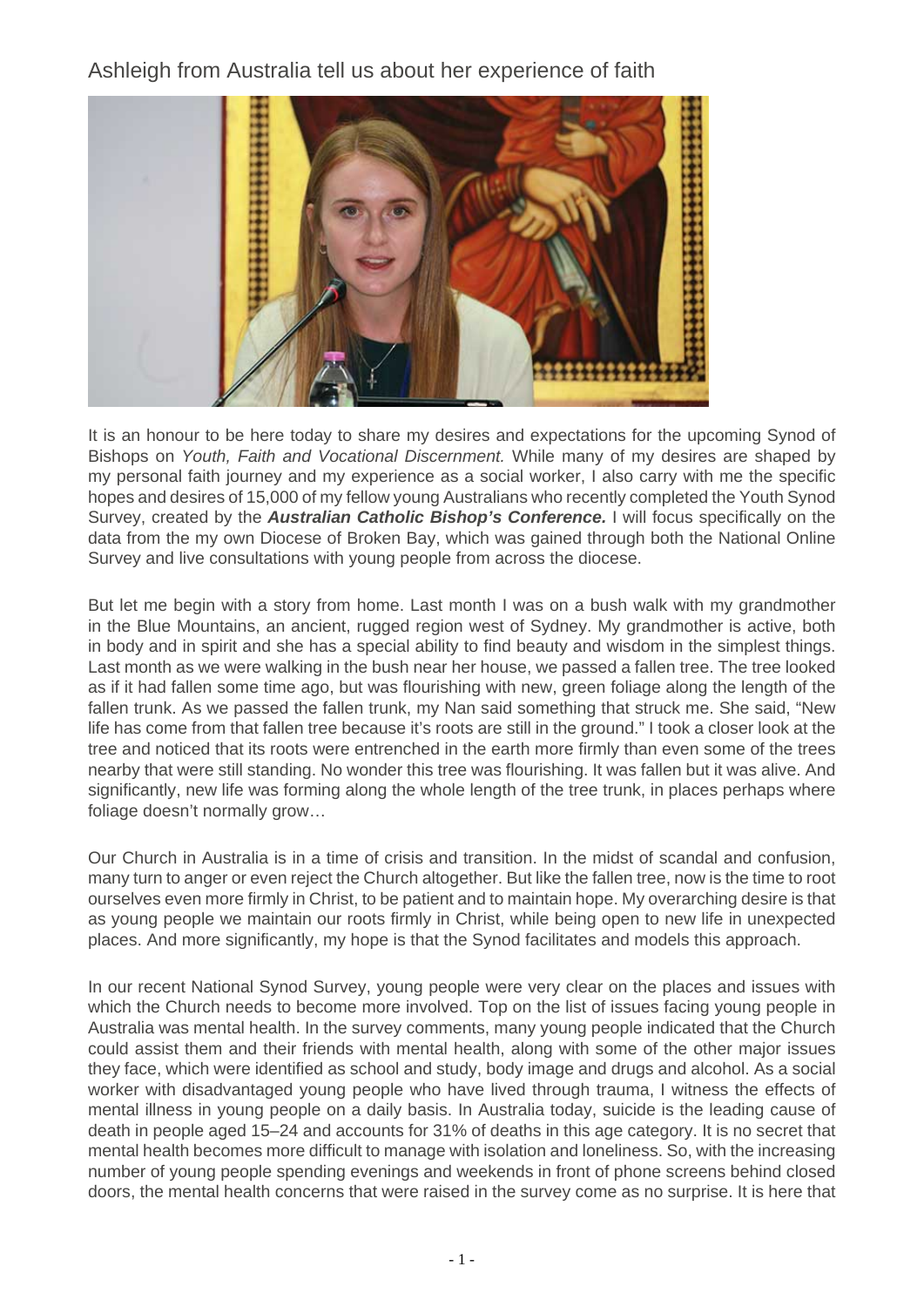the Church is in a prime position to provide community and to offer an alternative to the aloneness that is accepted as normal by many young people today. Many respondents to our National Survey identified spaces such as "Theology in the Pub," youth rallies and festival style events as places where their experience of community is nourished, alongside Mass and liturgical gatherings. There is also great scope for the Church to facilitate talks and social justice projects that deal specifically with the issues that young people identify as important. In light of the stigma that is associated with mental health, if the Church is to meet the needs of the people, it is our responsibility to address issues such as mental health without hesitation and to bring them to light in the public arena.

A number of young people in the survey commented that clergy and parishioners often have difficulty relating to young people. It is my view that young people need to be loved and embraced for their unique gifts, and not simply for being the token young person in their parish. While we use the term "young people" as an umbrella term, with Australia's multiculturalism and diversity, young people need to be recognised for all the facets of their personal identity, and not just their youth. I recall a particularly powerful experience of a priest's engagement with an Aboriginal young person who I work with. One month ago this young person was living on the streets. She had run away from her group home and her mental health was at a low point. After two weeks of sleeping in bus shelters, hotels and friend's couches, I met up with her at her aunt and uncle's place. Her aunt and uncle were Aboriginal elders in their community, and were very worried for their niece who was rejecting all forms of help and human contact. As we sat by the fire at her aunt and uncle's house that night, they reminded her of Fr Paul, a priest this girl had known her whole life. The aunt and uncle then began to tell me stories about the way Fr Paul had been present for significant cultural ceremonies in this young person's life. The girl then recalled some Easter liturgies that were led by Fr Paul, which took place at sunrise in the mountains, on land that was special to the local Aboriginal community. I could sense, by the way this young person spoke, that this was a priest who really understood her. While he wasn't Aboriginal himself, he had taken the time to immerse himself in the local Aboriginal community and has subsequently played a significant role in this young person's life.

It is fitting that "openness to others" is one of the key themes of this seminar. One of the biggest deterrents to young people's full engagement in the Church is the perception that the Church is "closed" to people who are different or who hold views that do not align with Church teaching. It is my experience that many young people give up on the Church before even giving it a go, out of fear that they cannot engage in open, honest discussion about the issues that matter to them. This year I was involved in facilitating the "Synod video booth" in my Diocese. The booth travelled around to various youth events in the Diocese, and young people were invited to answer the question, "If you had one minute to say anything to Pope Francis, what would you say?" As a facilitator of this booth, I remember one young person who, upon being asked this question hesitated and told me, "I'd better not say what I really think. My views are too radical to share at Church." After five minutes of encouraging this girl to openly share her thoughts, she went ahead and shared her experience of topics such as homosexuality and transgender issues being shut down at her Catholic School. I was really struck by this young person's experience of the disconnect between Church and the rest of the world. It was as if there were some matters that were out of bounds in Church settings, yet these were the issues that she was most passionate about and which gave her life. Similar sentiments were shared in the online survey, with comments such as: "We push aside [issues] pretending they're not as important as they are. We need to focus on what is important in our society today…" The Church can still maintain its stance on key issues, while welcoming young people whose views don't necessarily align. If young people feel that Church is a place where they are loved and welcomed regardless of their background, their identity and their stance on social issues, our Church will become a much more vibrant place. As a Church, if we are to walk in the footsteps of Jesus, we need to be a Church that engages with those on the margins, and which includes young people who may feel ostracised for their views and identity.

**Today I would also like to share some of my expectations for the upcoming Synod in terms of its process and procedure.** In meeting with my Bishop Peter A Comensoli from the Diocese